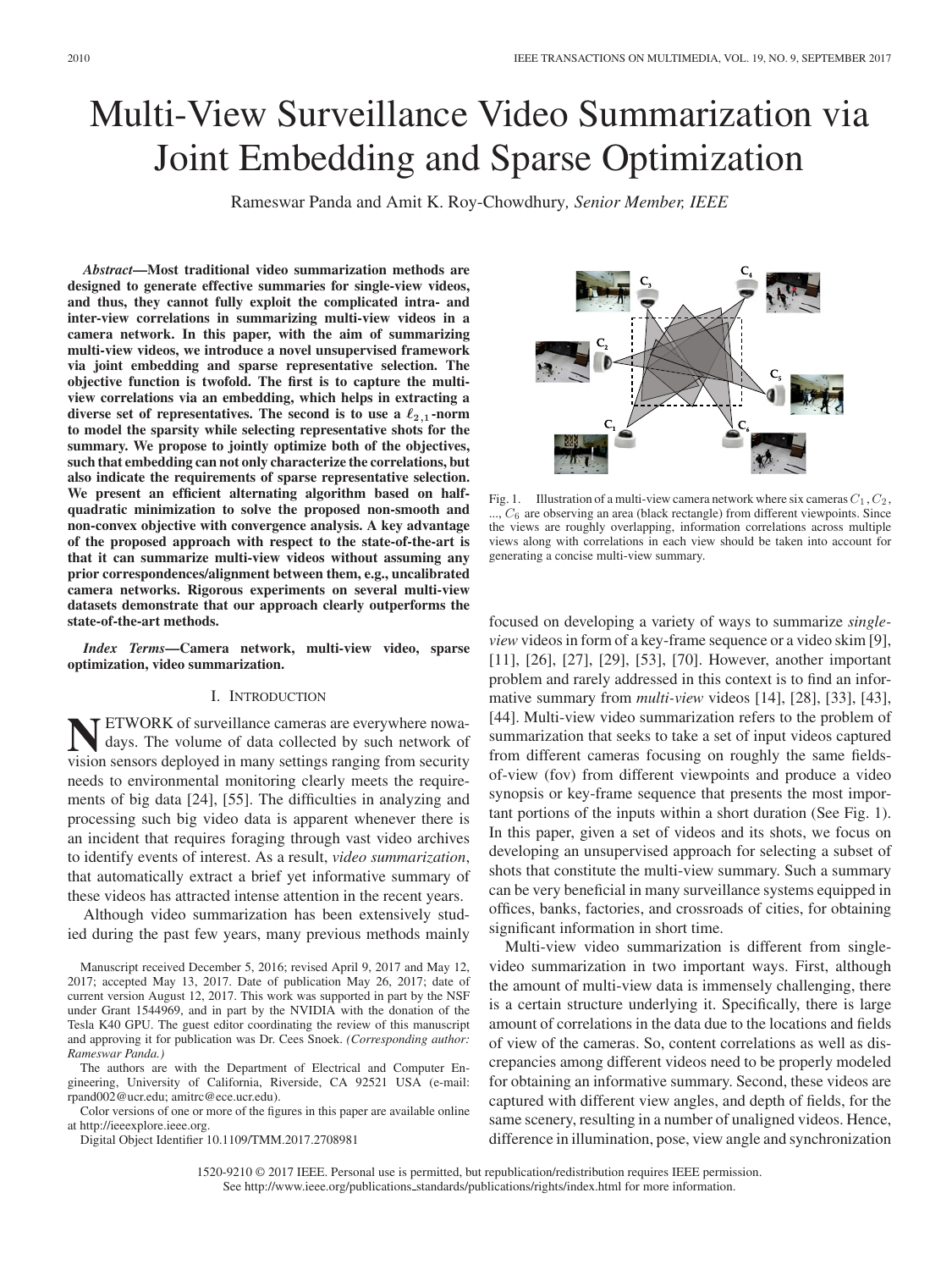issues pose a great challenge in summarizing these videos. So, methods that attempt to extract summary from single-view videos usually do not produce an optimal set of representatives while summarizing multi-view videos.

To address the challenges encountered in a camera network, we propose a novel multi-view video summarization method, which has the following advantages.

- 1) First, to better characterize the multi-view structure, we project the data points into a latent embedding which is able to preserve both intra- and inter-view correlations without assuming any prior correspondences/alignment between the multi-view videos, e.g., videos captured in an uncalibrated camera network. Our underlying idea hinges upon the basic concept of subspace learning [6], [41], which typically aims to obtain a latent subspace shared by multiple views by assuming that these views are generated from this low-dimensional subspace.
- 2) Second, we propose a sparse representative selection method over the learned embedding to summarize the multi-view videos. More specifically, we formulate the task of generating summaries as a sparse coding problem where the dictionary is constrained to have a fixed basis (dictionary to be the matrix of same data points) and nonzero rows of the sparse coefficient matrix represent the multi-view summaries.
- 3) Finally, to better leverage the multi-view embedding and selection mechanism, we learn the embedding and optimal representatives jointly. Specifically, instead of simply using the embedding to characterize the multi-view correlations and then selection method, we propose to adaptively change the embedding with respect to the representative selection mechanism and unify these two objectives in forming a joint optimization problem. With joint embedding and sparse representative selection, our final objective function is both non-smooth and non-convex. We present an efficient optimization algorithm based on half-quadratic function theory to solve the final objective function.

# II. RELATED WORK

There is a rich body of literature in multimedia and computer vision on summarizing videos in form of a key frame sequence or a video skim (see [40], [62] for reviews).

*Single-view video summarization:* Much progress has been made in developing a variety of ways to summarize a singleview video in an unsupervised manner or developing supervised algorithms. Various strategies have been studied, including clustering [1], [9], [18], [57], attention modeling [37], saliency based linear regression model [30], super frame segmentation [20], kernel temporal segmentation [53], crowd-sourcing [26], energy minimization [13], [54], storyline graphs [27], submodular maximization [19], determinantal point process [17], [69], archetypal analysis [60], long short-term memory [68] and maximal biclique finding [7].

Recently, there has been a growing interest in using sparse coding (SC) to solve the problem of video summarization [8], [10], [11], [38], [39], [70] since the sparsity and reconstruction error term naturally fits into the problem of summarization. In contrast to these prior works that can only summarize a single video, we develop a novel multi-view summarization method that jointly summarizes a set of videos to find a single summary for describing the collection altogether.

*Multi-view video summarization:* Generating a summary from multi-view videos is a more challenging problem due to the inevitable thematic diversity and content overlaps within multi-view videos than a single video. To address the challenges encountered in multi-view settings, there have been some specifically designed approaches that use random walk over spatio-temporal graphs [14] and rough sets [33] to summarize multi-view videos. A recent work in [28] uses bipartite matching constrained optimum path forest clustering to solve the problem of multi-view video summarization. An online method can also be found in [43]. However, this method relies on inter-camera frame correspondence, which can be a very difficult problem in uncontrolled settings. The work in [31] and [32] also addresses a similar problem of summarization in non-overlapping camera networks. Learning from multiple information sources such as video tags [64], topic-related web videos [47], [48] and non-visual data [65], [71] is also a recent trend in multiple web video summarization.

This paper has significant differences with our previous work in [45]. First, in [45], we proposed a static multi-view summarization method that extracts a set of key frames to present most important portions of the input videos in form of storyboards. While key frames are a helpful way of indexing videos, they are limited in that all motion information is lost. This limits their use in many surveillance applications where video skimming i.e., replacing all the videos by a shorter compilation of its fragments/shots, seems better suited for obtaining significant information in short time. In this work, we focus on dynamic shot-based video summarization, which not only reduces computational cost but also provides more flexible way of representing videos by considering temporal aspects of activities typically shown in videos. Towards this, we propose a video representation scheme based on spatio-temporal C3D features which have recently shown promising results in several video recognition tasks [47], [61]. Second, in [45], we adopt a two step approach i.e., both embedding and representative selection are performed independently while summarizing multiview videos. By contrast, in this work, we jointly optimize both of the objectives, such that the embedding can not only characterizes the multi-view structural correlations, but also indicates the requirements of sparse representative selection. Experiments show that joint optimization indeed improves the summarization performance by generating more informative multi-view summaries. Third, we conduct rigorous experiments on three additional multi-view datasets including one large scale dataset captured with 19 surveillance cameras in an indoor setting [43]. We also perform a subjective user study to validate the effectiveness of our approach in generating high quality summaries for a more efficient and engaging viewing experience. New experimentation with spatio-temporal video representation, and the joint optimization well demonstrate the performance improvements in the current framework for summarizing multiview videos.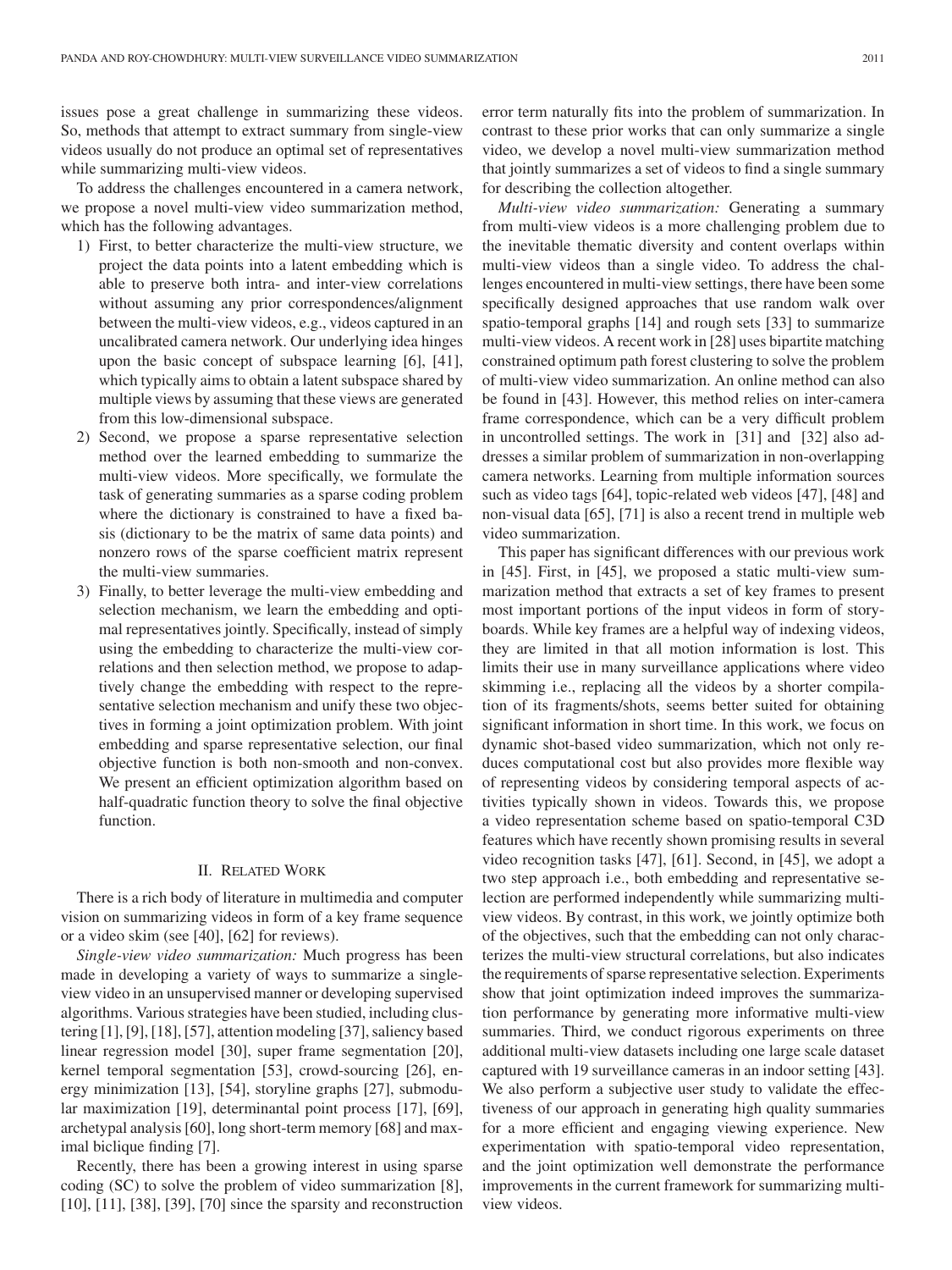#### III. PROPOSED METHODOLOGY

In this section, we start by giving main notations and definition of the multi-view summarization problem and then present our detailed approach to summarize multi-view videos.

*Notation:* We use uppercase letters to denote matrices and lowercase letters to denote vectors. For matrix  $A$ , its *i*-th row and j-th column are denoted by  $a^i$  and  $a_i$  respectively.  $||A||_F$  is Frobenius norm of A and  $tr(A)$  denote the trace of A. The  $\ell_p$ -norm of the vector  $a \in \mathbb{R}^n$  is defined as  $||a||_p =$ <br> $(\sum_{i=1}^n ||a_i||_p^p)$  and  $\ell_p$ -norm is defined as  $||a||_p = \sum_{i=1}^n ||a_i||_p^p$ ( $\sum_{i=1}^{\infty}$ ) and the extended to  $\ell_{r,p}$ -norm which is de-<br>The  $\ell_{2,1}$ -norm can be generalized to  $\ell_{r,p}$ -norm which is de- $\sum_{i=1}^{n} |a_i|^p$ <sup>1/p</sup> and  $\ell_0$ -norm is defined as  $||a||_0 = \sum_{i=1}^{n} |a_i|^0$ .<br>The  $\ell_0$ -norm can be generalized to  $\ell$  -norm which is defined as  $||A||_{r,p} = \left(\sum_{i=1}^n ||a^i||_p^p\right)^{1/p}$ . The operator  $diag(.)$  puts a vector on the main diagonal of a matrix.

*Multi-view video summarization:* Given a set of videos captured with considerable overlapping fields-of-view across multiple cameras, the goal of multi-view video summarization is to compactly depict the input videos, distilling its most informative events into a short watchable synopsis. Specifically, it is composed of several video shots that represent most important portions of the input video collection within a short duration.

Our approach can be roughly described as the set of three main tasks, namely (i) video representation, (ii) joint embedding and representative selection, and (iii) summary generation. In particular, our approach works as follows. First, we segment each video into multiple non-uniform shots using an existing temporal segmentation algorithm and represent each shot by a feature vector using a mean pooling scheme over the extracted C3D features (Section III-A). Then, we develop a novel scheme for joint embedding and representative selection by exploiting the multi-view correlations without assuming any prior correspondence between the videos (Sections III-B, III-C, III-D). Specifically, we formulate the task of finding summaries as an  $\ell_{2,1}$  sparse optimization where nonzero rows of the sparse coefficient matrix represent the relative importance of the corresponding shots. Finally, the approach outputs a video summary composed of the shots with the highest importance score (Section V).

#### *A. Video Representation*

Video representation is a crucial step in summarization for maintaining visual coherence, which in turn affects the overall quality of a summary. It basically consists of two main steps, namely, (i) temporal segmentation, and, (ii) feature representation. We describe these steps in the following sections.

*Temporal segmentation:* Our approach starts with segmenting videos using an existing algorithm [7]. We segment each video into multiple shots by measuring the amount of changes between two consecutive frames in the RGB and HSV color spaces. A shot boundary is determined at a certain frame when the portion of total change is greater than 75% [7]. We added an additional constraint to the algorithm to ensure that the number of frames within each shot lies in the range of [32,96]. The segmented shots serve as the basic units for feature extraction and subsequent processing to extract a summary.

*Feature representation:* Recent advancement in deep feature learning has revealed that features extracted from upper or intermediate layers of a CNN are generic features that have good transfer learning capabilities across different domains [25], [58]. An advantage of using deep learning features is that there exist accurate, large-scale datasets such as Imagenet [56] and Sports-1M [25] from which they can be extracted. For videos, C3D features [61] have recently shown better performance compared to the features extracted using each frame separately [61], [67]. We therefore extract C3D features, by taking sets of 16 input frames, applying 3D convolutional filters, and extracting the responses at layer FC6 as suggested in [61]. This is followed by a temporal mean pooling scheme to maintain the local ordering structure within a shot. Then the pooling result serves as the final feature vector of a shot (4096 dimensional) to be used in the sparse optimization. We will discuss the performance benefits of employing C3D features later in our experiments.

## *B. Multi-View Video Embedding*

Consider a set of  $K$  different videos captured from different cameras, where  $X^{(k)} = \{x_i^{(k)} \in \mathbb{R}^D, i = 1, ..., N_k\}, k =$ <br>1 K Fach x, represents the feature descriptor of a video  $1, \ldots, K$ . Each  $x_i$  represents the feature descriptor of a video shot in D-dimensional feature space. We represent each shot by extracting the shot-level C3D features as described above. As the videos are captured non-synchronously, the number of shots in each video might be different and hence there is no optimal one-to-one correspondence that can be assumed. We use  $N_k$  to denote the number of shots in  $k$ -th video and  $N$  to denote the total number of shots in all videos.

Given the multi-view videos, our goal is to find an embedding for all the shots into a joint latent space while satisfying some constraints. Specifically, we are seeking a set of embedded coordinates  $Y^{(k)} = \{y_i^{(k)} \in \mathbb{R}^d, i = 1, ..., N_k\}, k =$ <br>1 K where  $d \ll D$  is the dimensionality of the embed- $1, \ldots, K$ , where,  $d \ll D$ ) is the dimensionality of the embedding space, with the following two constraints: (1) Intra-view correlations: the content correlations between shots of a video should be preserved in the embedding space. (2) Inter-view correlations: the shots from different videos with high feature similarity should be close to each other in the resulting embedding space as long as they do not violate the intra-view correlations present in an individual view.

*Modeling multi-view correlations:* To achieve an embedding that preserves the above two constraints, we need to consider feature similarities between two shots in an individual video as well as across two different videos.

Inspired by the recent success of sparse representation coefficient based methods to compute data similarities in subspace clustering [12], we adopt such coefficients in modeling multiview correlations. Our proposed approach has two nice properties: (i) the similarities computed via sparse coefficients are robust against noise and outliers since the value not only depends on the two shots, but also depends on other shots that belong to the same subspace, and (ii) it simultaneously carries out the adjacency construction and similarity calculation within one step unlike kernel based methods that usually handle these tasks independently with optimal choice of several parameters.

*Intra-view similarities:* Intra-view similarity should reflect spatial arrangement of feature descriptors in each view. Based on the self-expressiveness property [12] of an individual view,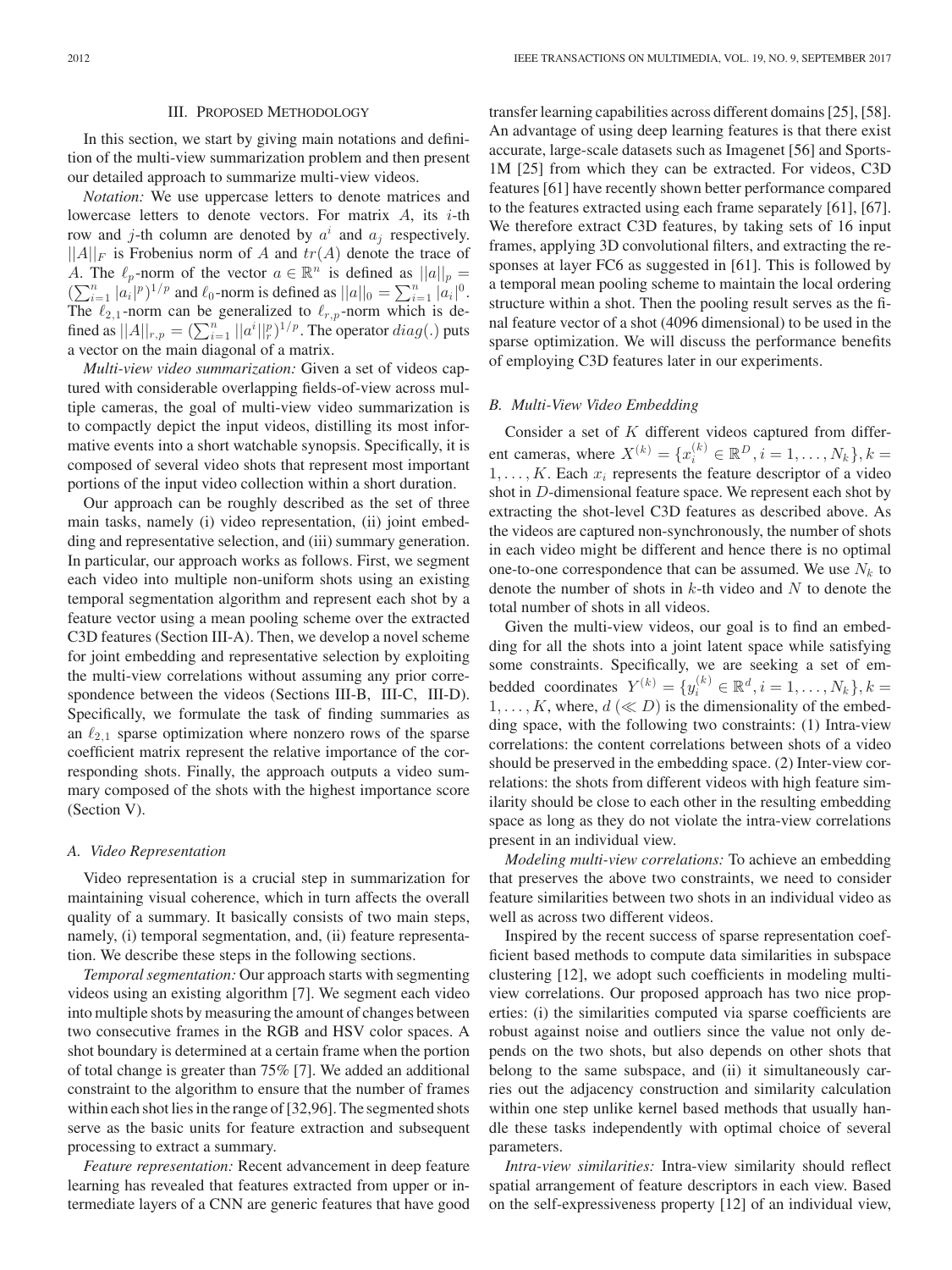each shot can be sparsely represented by a small subset of shots that are highly correlated in the dataset. Mathematically, for  $k$ -th view, it can be represented as

$$
x_i^{(k)} = X^{(k)} c_i^{(k)}, \ c_{ii}^{(k)} = 0 \tag{1}
$$

where  $c_i^{(k)} = [c_{i1}^{(k)}, c_{i2}^{(k)}, \dots, c_{iN_k}^{(k)}]^T$ , and the constraint  $c_{ii}^{(k)} = 0$  eliminates the trivial solution of representing a shot with itself. The coefficient vector  $c_i^{(k)}$  should have nonzero entries for a few shots that are correlated and zeros for the rest. However, in (1), the representation of  $x_i$  in the dictionary X is not unique in general. Since we are interested in efficiently finding a nontrivial sparse representation of  $x_i$ , we consider the tightest convex relaxation of the  $\ell_0$  norm, i.e.,

$$
\min \, ||c_i^{(k)}||_1 \, \text{ s.t. } x_i^{(k)} = X^{(k)} c_i^{(k)}, \, c_{ii}^{(k)} = 0. \tag{2}
$$

It can be rewritten in matrix form for all shots in a view as

$$
\min ||C^{(k)}||_1 \text{ s.t. } X^{(k)} = X^{(k)}C^{(k)}, \text{ diag}(C^{(k)}) = 0 \quad (3)
$$

where  $C^{(k)} = [c_1^{(k)}, c_2^{(k)}, \dots, c_{N_k}^{(k)}]$  is the coefficient matrix whose *i*-th column corresponds to the sparse representation of  $x_i^{(k)}$ . The coefficient matrix obtained from the above  $\ell_1$  sparse optimization essentially characterizes the shot correlations and thus it is natural to utilize as intra-view similarities. This provides an immediate choice of the intra-view similarity matrix as  $C_{\text{intra}}^{(k)} = |C^{(k)}|^T$  where *i*-th row of matrix  $C_{\text{intra}}^{(k)}$  represents the similarities between the *i*-th shot to all other shots in the view.

*Inter-view similarities:* Since all cameras are focusing on roughly the same fovs from different viewpoints, all views have apparently a single underlying structure. Following this assumption in a multi-view setting, we find the correlated shots across two views on solving a similar  $\ell_1$  sparse optimization like in<br>intre view similarities. Spacifically, we solvulate the pointies intra-view similarities. Specifically, we calculate the pairwise similarity between  $m$ -th and  $n$ -th view by solving the following optimization problem:

$$
\min ||C^{(m,n)}||_1 \text{ s.t. } X^{(m)} = X^{(n)}C^{(m,n)} \tag{4}
$$

where  $C^{(m,n)} \in \mathbb{R}^{N_n \times N_m}$  is the sparse coefficient matrix whose i-th column corresponds to the sparse representation of the shot  $x_i^{(m)}$  using the dictionary X. Ideally, after solving the proposed optimization problem in (4), we obtain a sparse representation for a shot in m-th view whose nonzero elements correspond to shots from  $n$ -th view that belong to the same subspace. Finally, the inter-view similarity matrix between  $m$ -th and  $n$ -th view can be represented as  $C_{\text{inter}}^{(m,n)} = |C^{(m,n)}|^T$  where *i*-th row of matrix  $C_{\text{inter}}^{(m,n)}$  represent similarities between *i*-th shot of *m*-th view view and all other shots in the  $n$ -th view.

*Objective function:* The aim of embedding is to correctly match the proximity score between two shots  $x_i$  and  $x_j$  to the score between corresponding embedded points  $y_i$  and  $y_j$  respectively. Motivated by this observation, we reach the following objective function on the embedded points  $Y$ :

$$
\mathcal{J}(Y^{(1)}, \dots, Y^{(K)}) = \sum_{k} \mathcal{J}_{\text{intra}}(Y^{(k)}) + \sum_{\substack{m,n\\ m \neq n}} \mathcal{J}_{\text{inter}}(Y^{(m)}, Y^{(n)})
$$

$$
= \sum_{k} \sum_{i,j} ||y_i^{(k)} - y_j^{(k)}||^2 C_{\text{intra}}^{(k)}(i,j)
$$

$$
+ \sum_{\substack{m,n\\ m \neq n}} \sum_{i,j} ||y_i^{(m)} - y_j^{(n)}||^2 C_{\text{inter}}^{(m,n)}(i,j)
$$
(5)

where k, m and  $n = 1, ..., K$ .  $\mathcal{J}_{intra}(Y^{(k)})$  is the cost of pre-<br>serving local correlations within  $X^{(k)}$  and  $\mathcal{J}_{i}$ .  $(Y^{(m)} \ Y^{(n)})$  is serving local correlations within  $X^{(k)}$  and  $\mathcal{J}_{\text{inter}}(Y^{(m)}, Y^{(n)})$  is<br>the cost of preserving correlations between  $Y^{(m)}$  and  $Y^{(n)}$ . The the cost of preserving correlations between  $X^{(m)}$  and  $X^{(n)}$ . The first term says that if two shots  $(x_i^{(k)}, x_j^{(k)})$  of a view are similar, which happens when  $C_{\text{intra}}^{(k)}(i, j)$  is larger, their locations in the embedded space,  $y_i^{(k)}$  and  $y_j^{(k)}$  should be close to each other. Similarly, the second term tries to preserve the inter-view correlations by bringing embedded points  $y_i^{(m)}$  and  $y_i^{(n)}$  close to each other if the pairwise proximity score  $C_{\text{inter}}^{(m,n)}(i,j)$  is high.<br>Problem (5) can be rewritten using one similarity matrix defined Problem (5) can be rewritten using one similarity matrix defined over the whole set of video shots as

$$
\mathcal{J}(Y) = \sum_{m,n} \sum_{i,j} ||y_i^{(m)} - y_j^{(m)}||^2 C_{\text{total}}^{(m,n)}(i,j) \tag{6}
$$

where the total similarity matrix is defined as

$$
C_{\text{total}}^{(m,n)}(i,j) = \begin{cases} C_{\text{intra}}^{(k)}(i,j) & \text{if } m = n = k\\ C_{\text{inter}}^{(m,n)}(i,j) & \text{otherwise.} \end{cases} \tag{7}
$$

This construction defines a  $N \times N$  similarity matrix where the diagonal blocks represent the intra-view similarities and offdiagonal blocks represent inter-view similarities. Note that an interesting fact about our total similarity matrix construction in (7) is that since each  $\ell_1$  optimization is solved individually, a fast parallel computing strategy can be easily adopted for efficiency. However, the matrix in (7) is not symmetric since in  $\ell_1$  optimization (2, 4), a shot  $x_i$  can be represented as a linear combination of some shots including  $x_i$ , but  $x_i$  may not be present in the sparse representation of  $x_j$ . But, ideally, a similarity matrix should be symmetric in which shots belonging to the same subspace should be connected to each other. Hence, we reformulate (6) with a symmetric similarity matrix  $W =$  $C_{\text{total}} + C_{\text{total}}^T$  as

$$
\mathcal{F}(Y) = \sum_{m,n} \sum_{i,j} ||y_i^{(m)} - y_j^{(m)}||^2 W^{(m,n)}(i,j). \tag{8}
$$

With the above formulation, we make sure that two shots  $x_i$ and  $x_i$  get connected to each other either  $x_i$  and  $x_j$  is in the sparse representation of the other. Furthermore, we normalize  $W$ as  $w_i \leftarrow w_i/||w_i||_{\infty}$  to make sure the weights in the similarity matrix are of same scale.

Given this construction, problem (8) reduces to the Laplacian embedding  $[2]$  of shots defined by the similarity matrix  $W$ . So, the optimization problem can be written as

$$
Y^* = \underset{Y, YY^T = I}{\text{argmin}} \ tr(YLY^T) \tag{9}
$$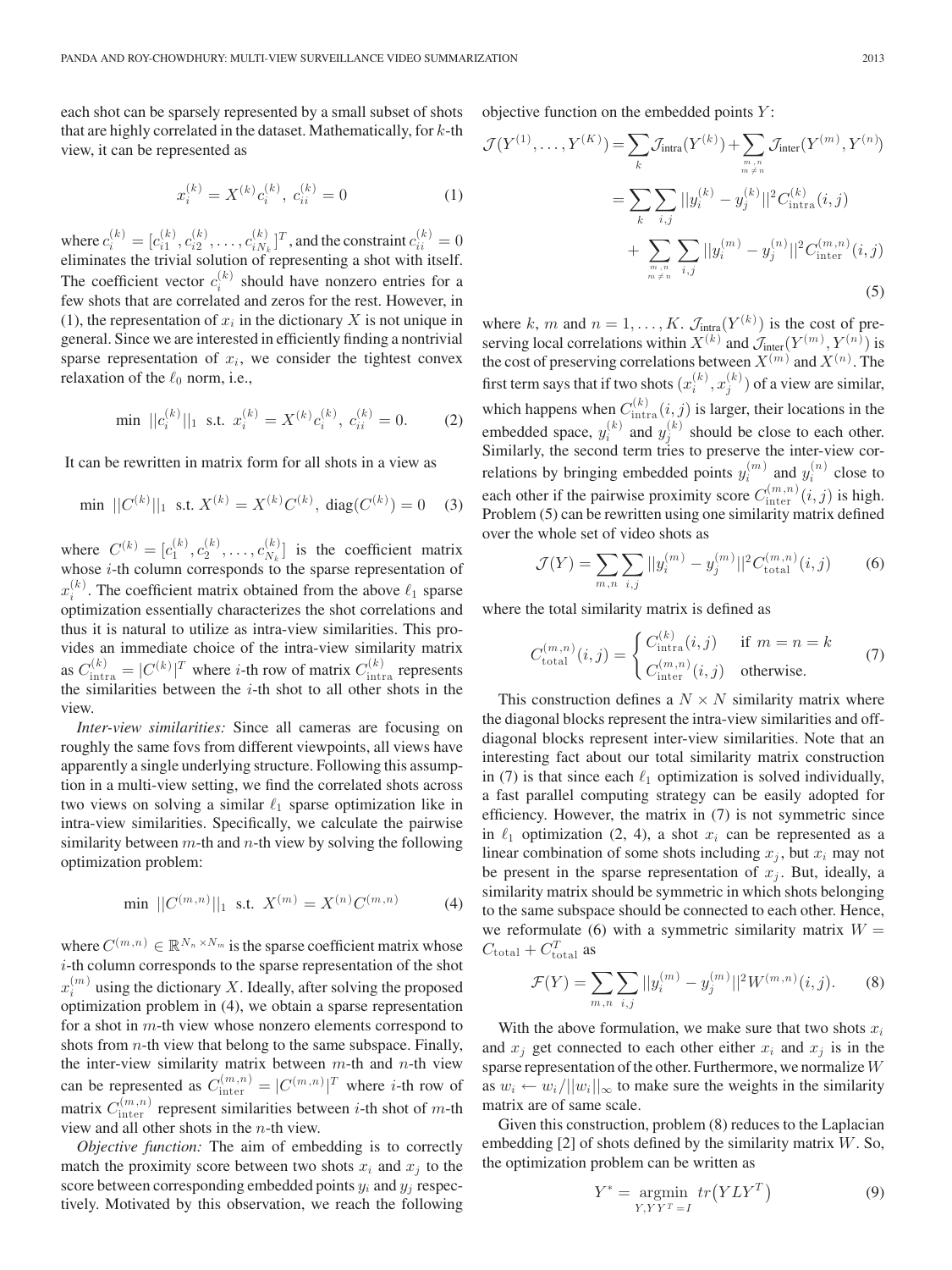where  $L$  is the graph Laplacian matrix of  $W$  and  $I$  is an identity matrix. Minimizing (9) is a generalized eigenvector problem and the optimal solution can be obtained by the bottom  $d$  nonzero eigenvectors. Note that our approach is agnostic to the choice of embedding algorithms. Our method is based on graph Laplacian because it is one of the state-of-the-art methods in characterizing the manifold structure and performs satisfactorily well in several vision and multimedia applications [15], [36], [42].

## *C. Sparse Representative Selection*

Once the embedding is obtained, our next goal is to find an optimal subset of all the embedded shots, such that each shot can be described as weighted linear combination of a few of the shots from the subset. The subset is then referred as the informative summary of the multi-view videos. In particular, we are trying to represent the multi-view videos by selecting only a few representative shots. Therefore, our natural goal is to establish a shot level sparsity which can be induced by performing  $\ell_1$  regularization on rows of the sparse coefficient<br>motive 191. [11] By introducing now examity regularizes the matrix [8], [11]. By introducing row sparsity regularizer, the summarization problem can now be succinctly formulated as

$$
\min_{Z \in \mathbb{R}^{N \times N}} ||Z||_{2,1} \text{ s.t. } Y = YZ \tag{10}
$$

where  $||Z||_{2,1} \triangleq \sum_{i=1}^{N} ||z^i||_2$  is the row sparsity regularizer i.e.,<br>sum of  $l_2$  norms of the rows of Z. The self-expressiveness sum of  $l_2$  norms of the rows of Z. The self-expressiveness constraint  $(Y = YZ)$  in summarization is logical as the representatives for summary should come from the original frame set. Using Lagrange multipliers, (10) can be written as

$$
\min_{Z} \|Y - YZ\|_{F}^{2} + \lambda \|Z\|_{2,1}
$$
\n(11)

where  $\lambda$  is a regularization parameter that balances the weight of the two terms. Once (11) is solved, the representative shots are selected as the points whose corresponding  $||z^i||_2 \neq 0$ .<br>Remark 1: Notice that both sparse optimizations in (3)

*Remark 1:* Notice that both sparse optimizations in (3) and (10) look similar; however, the nature of sparse regularizer in both formulations are completely different. In (3), the objective of  $\ell_1$  regularizer is to induce element wise sparsity in a column<br>whereas in (10), the chiestive of  $\ell_1$  results in the induce whereas in (10), the objective of  $\ell_{2,1}$  regularizer is to induce row level sparsity in a matrix.

*Remark 2:* Given non-uniform length of shots, (11) can be modified to a weighted  $\ell_{2,1}$ -norm based objective to consider langth of video chots while coloring approachatives as length of video shots while selecting representatives as

$$
\min_{Z} \|Y - YZ\|_{F}^{2} + \lambda \|QZ\|_{2,1}
$$
\n(12)

where  $Q = [diag(q)]$  and  $q \in \mathbb{R}^N$  represent the temporal length of each video shot. It is easy to see that problem (12) favors selection of shorter video shots by assigning a lower score via Q. In other words, problem (12) tries to minimize the number of shots by considering the temporal length of video shots, such that the overall objective turns to minimizing the length of the final summary.

## *D. Joint Embedding and Sparse Representative Selection*

We now discuss our proposed method to jointly optimize the multi-view video embedding and sparse representation to select a diverse set of representative shots. Specifically, the performance of sparse representative selection is largely determined by the effectiveness of graph Laplacian in embedding learning. Hence, it is a natural choice to adaptively change the graph Laplacian with respect to the following sparse representative selection, such that the embedding can not only characterizes the manifold structure, but also indicates the requirements of sparse representative selection.

By combining the objective functions (9) and (11), the joint objective function becomes

$$
\min_{Y,Z,YY^{T}=I} tr(YLY^{T}) + \alpha (||Y-YZ||_{F}^{2} + \lambda ||Z||_{2,1}) \quad (13)
$$

where  $\alpha > 0$  is a trade-off parameter between the two objectives. The first term of the cost function projects the input data into a latent embedding by capturing the meaningful structure of data, whereas the second term helps in selecting a robust set of representatives by minimizing the reconstruction error and the sparsity. Note that the proposed method is also computationally efficient as the sparse representative selection is done in the low-dimensional space by discarding the irrelevant part of a data point represented by a high-dimensional feature, which can derail the representative selection process.

## IV. OPTIMIZATION

The optimization problem in (13) is non-smooth and nonconvex. Solving it is thus more difficult due to the non-smooth  $\ell_{2,1}$  norm and the additional embedding variable Y. Half-<br>curdentia optimization techniques [211-[221 have shown to be quadratic optimization techniques [21], [22] have shown to be effective in solving these sparse optimizations in several vision and multimedia applications [35], [50], [63], [66]. Motivated by such methods, we devise an iterative algorithm to efficiently solve  $(13)$  by minimizing its augmented function alternatively.<sup>1</sup> Specifically, if we define  $\phi(x) = \sqrt{x^2 + \epsilon}$  with  $\epsilon$  being a constant, we can transform  $||Z||_{2,1}$  to  $\sum_{i=1}^{N} \sqrt{||z^i||_2^2 + \epsilon}$ , according to the analysis of  $\ell_2$ -porm in [21] [35]. With this transing to the analysis of  $\ell_{2,1}$ -norm in [21], [35]. With this trans-<br>formation, we get optimize (13) in an elternative wey get formation, we can optimize (13) in an alternative way as follows.

According to the half-quadratic theory [16], [21], [22], the augmented cost-function of (13) can be written as

$$
\min_{Y,Z,YY^T=I} tr(YLY^T) + \alpha \left( ||Y-YZ||_F^2 + \lambda tr(Z^T P Z) \right)
$$
\n(14)

where  $P \in \mathbb{R}^{N \times N}$  is a diagonal matrix, and the corresponding i-th element is defined as

$$
P_{i,i} = \frac{1}{2\sqrt{||z^i||_2^2 + \epsilon}}\tag{15}
$$

where  $\epsilon$  is a smoothing term, which is usually set to be a small constant value. With this transformation, note that the problem (14) is convex separately with respect to  $Y, Z$ , and  $P$ . Hence, we can solve (14) alternatively with the following three steps with respect to  $Z, Y$ , and  $P$ , respectively.

<sup>&</sup>lt;sup>1</sup>We solve all the sparse optimization problems using half-quadratic optimization techniques [21], [22]. Due to space limitation, we only present the optimization procedure to solve (13). However, the same procedure can be easily extended to solve other sparse optimizations (3, 4).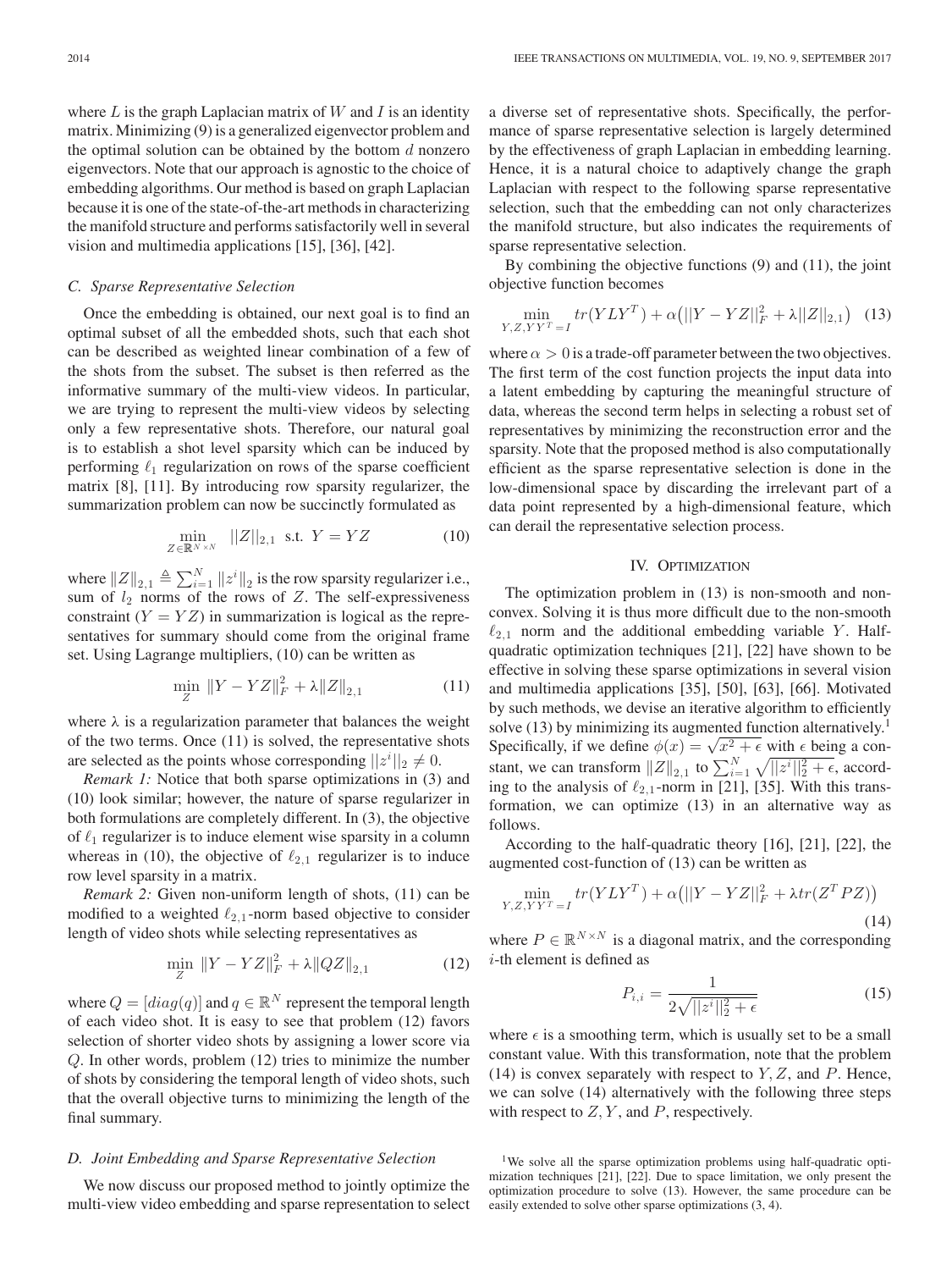1) *Solving for* Z*:* For a given P and Y , solve the following objective to estimate Z:

$$
\min_{Z} \alpha \big( tr((Y - YZ)(Y - YZ)^T) + \lambda tr(Z^T P Z) \big). \tag{16}
$$

By setting derivative of (16) with respect to  $Z$  to zero, the optimal solution can be computed by solving the following linear system:

$$
(YTY + \lambda P)Z = YTY.
$$
 (17)

2) *Solving for* Y *:* For a given P, and Z, solve the following objective to estimate  $Y$ :

$$
\min_{Y,YY^T=I} tr(YLY^T) + \alpha tr((Y - YZ)(Y - YZ)^T)
$$

$$
= \min_{Y,YY^T=I} tr(Y(L + \alpha(I - 2Z + ZZ^T))Y^T) \quad (18)
$$

Equation (18) can be solved by eigen-decomposition of the matrix  $(L + \alpha(I - 2Z + ZZ^T))$ . We pick up the eigenvectors corresponding to the d smallest eigenvalues.

3) *Solving for* P*:* When Z is fixed, we can update P by employing the formulation in (15) directly.

We continue to alternately solve for  $Z, Y$ , and P until a maximum number of iterations is reached or a predefined threshold is reached. Since the alternating minimization can stuck in a local minimum, it is important to have a sensible initialization. We initialize  $Y$  by solving  $(9)$  using an Eigen decomposition and P by an identity matrix. Experiments show that the alternating minimization converges fast by using this kind of initialization. In practice, we monitor the convergence within less than 25 iterations. Therefore, the proposed method can be applied to large scale problems in practice.

## V. SUMMARY GENERATION

Above, we described how to compute the optimal sparse coefficient matrix  $Z$  by jointly optimizing the multi-view embedding learning and sparse representative selection. We follow the following rules to extract a multi-view summary:

- (i) We first generate a weight curve using  $\ell_2$  norms of the real norms in  $Z$  since it previous information shout the relarows in Z since it provides information about the relative importance of the representatives for describing the whole videos. More specifically, a video shot with higher importance takes part in the reconstruction of many other video shots, hence its corresponding row in  $Z$  has many nonzero elements with large values. On the other hand, a shot with lower importance takes part in reconstruction of fewer shots in the whole videos, hence, its corresponding row in  $Z$  has a few nonzero elements with smaller values. Thus, we can generate a weight curve, where the weight measures the confidence of the video shot to be included in the final video summary.
- (ii) We detect local maxima from the weight curve, then extract an optimal summary of specified length from the local maximums constrained by the weight value and full sequence coverage assumption. Note that the shots with low or zero weights cannot be inserted into final video summary. Furthermore, the weigh curve in our framework allows users to choose different number of shots

TABLE I DATASET STATISTICS

| Datasets  | Views<br># | Total<br>Durations<br>(Mins.) | Settings | Camera<br>Type |
|-----------|------------|-------------------------------|----------|----------------|
| Office    | 4          | 46:19                         | Indoor   | Fixed          |
| Campus    | 4          | 56:43                         | Outdoor  | Non-fixed      |
| Lobby     | 3          | 24:42                         | Indoor   | Fixed          |
| Road      | 3          | 22:46                         | Outdoor  | Non-fixed      |
| Badminton | 3          | 15:07                         | Indoor   | Fixed          |
| $BI - 7F$ | 19         | 136:10                        | Indoor   | Fixed          |

in summary without incurring additional computational cost. In contrast, many other multi-view video summarization methods need to preset the number of video shots that should be included in the final summary and any change will result in a re-calculation. Therefore, the proposed approach is scalable in generating summaries of different lengths and hence provides more flexibility for practical applications. More details on the summary length and scalability are included in experiments.

# VI. EXPERIMENTS

In this section, we present various experiments and comparisons to validate the effectiveness and efficiency of our proposed algorithm in summarizing multi-view videos.

## *A. Datasets*

We conduct rigorous experiments using 6 multi-view datasets with 36 videos in total, which are from [14], [43] (See Table I). The datasets are captured in both indoor and outdoor environments with overall 360 degree coverage of the scene, making it more difficult to be summarized. All these datasets are standard in multi-view video summarization and have been used by the prior works [14], [28], [33]. It is important to note that experiments in our prior work [45] was limited to only 3 datasets, whereas in the current work, we conduct experiments on 6 datasets including BL-7F which is one of the largest publicly available dataset for multi-view video summarization.

## *B. Performance Measures*

To provide an objective comparison, we compare all the approaches using three quantitative measures, including Precision, Recall and F-measure  $\left(\frac{2 \times \text{Precision} \times \text{Recall}}{\text{Precision} + \text{Recall}}\right)$  [14], [28]. For all these metrics, the higher value indicates better summarization quality. We set the same summary length as in [14] to generate our summaries and employ the ground truth of important events reported in [14] to compute the performance measures. More specifically, the ground truth annotations contain a list of events with corresponding start and end frame for each dataset. We took an event as correctly detected if our framework produces a video shot between the start and end of the event. We follow the prior works [14], [28], [43] and consider an event to be redundant if we detect the event simultaneously from more than one camera. Such an evaluation setting gives a fair comparison with the previous state-of-the-art methods [14], [28], [33], [44], [45].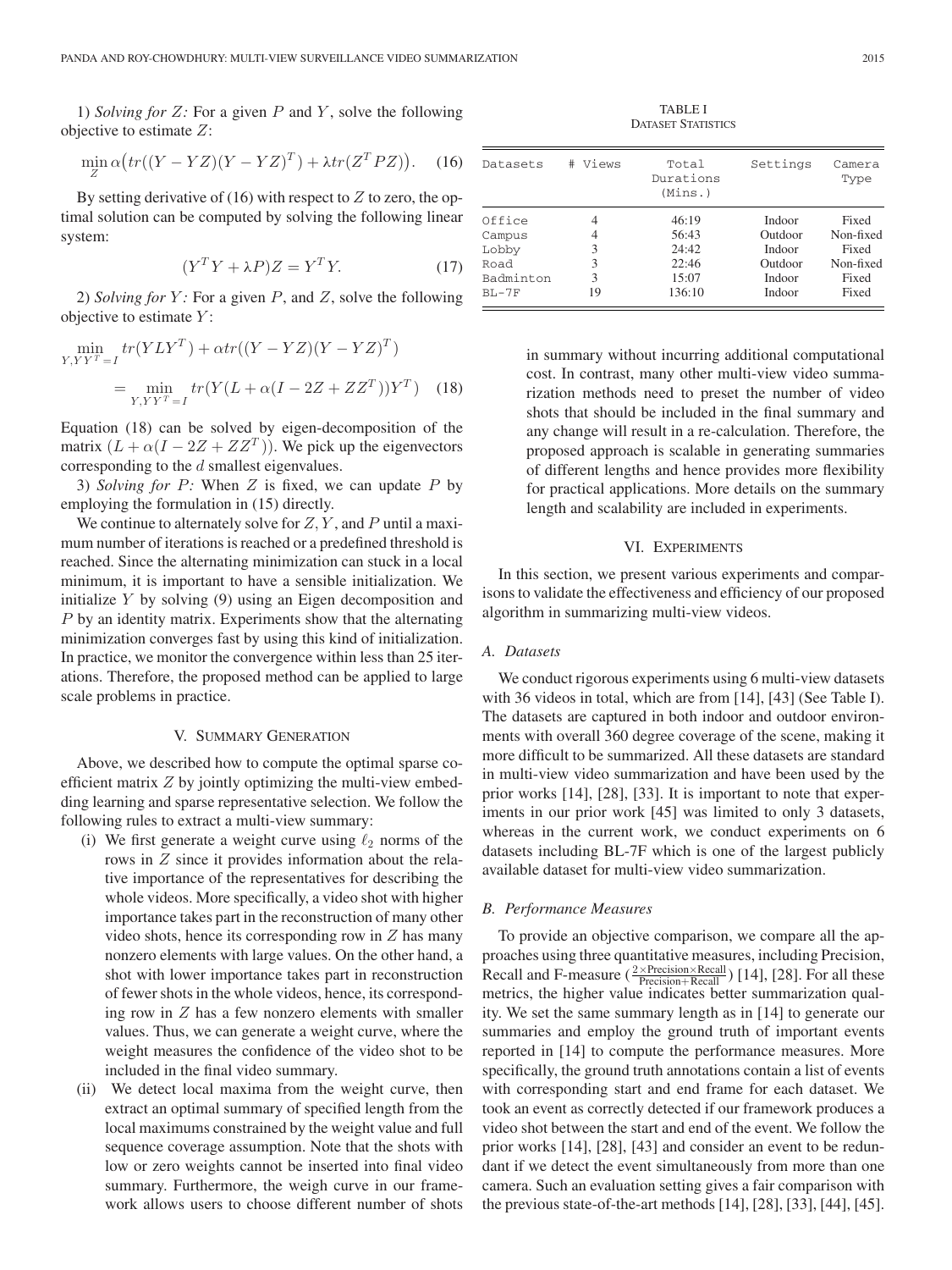| .                                                                                                              |
|----------------------------------------------------------------------------------------------------------------|
| Perfrormance Comparison With Several Baselines Including Both Single And Multi-View Summarization Methods on I |
| THREE MULTI-VIEW DATASETS. P: PRECISION IN PERCENTAGE. R: RECALL IN PERCENTAGE AND F: F-MEASURE IN PERCENTAGE  |

|                   | Office |    | Campus |        | Lobby |       |        |    |       |                       |
|-------------------|--------|----|--------|--------|-------|-------|--------|----|-------|-----------------------|
| <b>Methods</b>    | P      | R  | F      | P<br>R |       | F     | P<br>R |    | F     | Reference             |
| Attention-Concate | 100    | 46 | 63.01  | 40     | 28    | 32.66 | 100    | 70 | 82.21 | TMM2005 [37]          |
| Sparse-Concate    | 100    | 50 | 66.67  | 56     | 55    | 55.70 | 91     | 70 | 78.95 | TMM2012 [8]           |
| Concate-Attention | 100    | 38 | 55.07  | 56     | 48    | 51.86 | 95     | 72 | 81.98 | TMM2005 [37]          |
| Concate-Sparse    | 93     | 58 | 71.30  | 56     | 62    | 58.63 | 86     | 70 | 77.18 | TMM2012 [8]           |
| Graph             | 100    | 26 | 41.26  | 50     | 48    | 49.13 | 100    | 58 | 73.41 | <b>TCSVT2006</b> [51] |
| RandomWalk        | 100    | 61 | 75.77  | 70     | 55    | 61.56 | 100    | 77 | 86.81 | TMM2010 [14]          |
| RoughSets         | 100    | 61 | 75.77  | 69     | 57    | 62.14 | 97     | 74 | 84.17 | <b>ICIP2011 [33]</b>  |
| BipartiteOPF      | 100    | 69 | 81.79  | 75     | 69    | 71.82 | 100    | 79 | 88.26 | TMM2015 [28]          |
| Ours              | 100    | 81 | 89.36  | 84     | 72    | 77.78 | 100    | 86 | 92.52 | <b>Proposed</b>       |

# *C. Experimental Settings*

We maintain the following conventions during all our experiments. (i) All our experiments are based on unoptimized MAT-LAB codes on a desktop PC with Intel(R) core(TM) i7-4790 processor with 16 GB of DDR3 memory. We used a NVIDIA Tesla K40 GPUs to extract the C3D features. (ii) Each feature descriptor is  $L_2$ -nominalized. (iii) Determining the intrinsic dimensionality of the embedding is an open problem in the field of manifold learning. One common way is to determine it by grid search. We follow [3] to compute this. (iv) The sparsity regularization parameter  $\lambda$  is computed as  $\lambda_0/\rho$  and  $\lambda_0$  is analytically computed from the embedded points [11], (v) We empirically set  $\alpha$  to 0.05 and kept fixed for all results.

## *D. Comparison With State-of-the-Art Multi-View Methods*

*Goal:* This experiment aims at evaluating our approach compared to the state-of-the-art multi-view summarization methods presented in the literature.

*Compared methods:* We contrast our approach with several state-of-the-art methods which are specifically designed for multi-view video summarization as follows.

1) RandomWalk [14]. The method first create a spatiotemporal shot graph and then use random walk as a clustering algorithm over the graph to extract multi-view summaries.

2) RoughSets [33]. The method first adopt a SVM classifier as the key frame abstraction process and then applies rough set to remove similar frames.

3) BipartiteOPF [28]. This method first uses a bipartite graph matching to model the inter-view correlations and then applies optimum path forest clustering on the refined adjacency matrix to generate multi-view summary.

4) GMM [43]. An online Gaussian mixture model clustering is first applied on each view independently and then a distributed view selection algorithm is adopted to remove the content redundancy in the inter-view stage.

*Implementation details:* To report existing methods results, we use prior published numbers when possible. For the multi-view summarization methods (RandomWalk, BipartiteOPF and GMM), we report the available results from the corresponding papers and implement RoughSets



Fig. 2. Sequence of events detected related to activities of a member  $(A_0)$ inside the Office dataset. Top row: summary produced by method [14]. Bottom row: summary produced by our approach. Sequence of events detected in top row: 1st:  $A_0$  enters the room; 2nd:  $A_0$  sits in cubicle 1; 3rd:  $A_0$  leaves the room. Sequence of events detected in bottom row: 1st:  $A_0$  enters the room; 2nd:  $A_0$  sits in cubicle 1; 3rd:  $A_0$  is looking for a thick book to read (as per the ground truth in [14]); and 4th:  $A_0$  leaves the room. The event of looking for a thick book to read (as per the ground truth in [14]) is missing in the summary produced by method [14] where as it is correctly detected by our approach (3rd frame, bottom row). This indicates our method captures video semantics in a more informative way compared to [14].

ourselves using the same video representation as ours and tune their parameters to have the best performance.

*Results:* Table II shows the results on three multi-view datasets, namely Office, Campus and Lobby datasets. We have the following key observations from Table II: (i) Our approach produces summaries with same precision as RandomWalk and BipartiteOPF for both Office and Lobby datasets. However, the improvement in recall value indicates the ability of our method in keeping more important information in the summary compared to both of the approaches. As an illustration, in Office dataset, the event of looking for a thick book by a member while present in the cubicle is absent in the summary produced by RandomWalk whereas it is correctly detected by our proposed method. Fig. 2 in this connection explains the whole sequence of events detected using our approach as compared to RandomWalk. (ii) For all methods, including Ours, performance on Campus dataset is not that good as compared to the other datasets. This is obvious since the Campus dataset contains many trivial events as it was captured in an outdoor environment, thus making the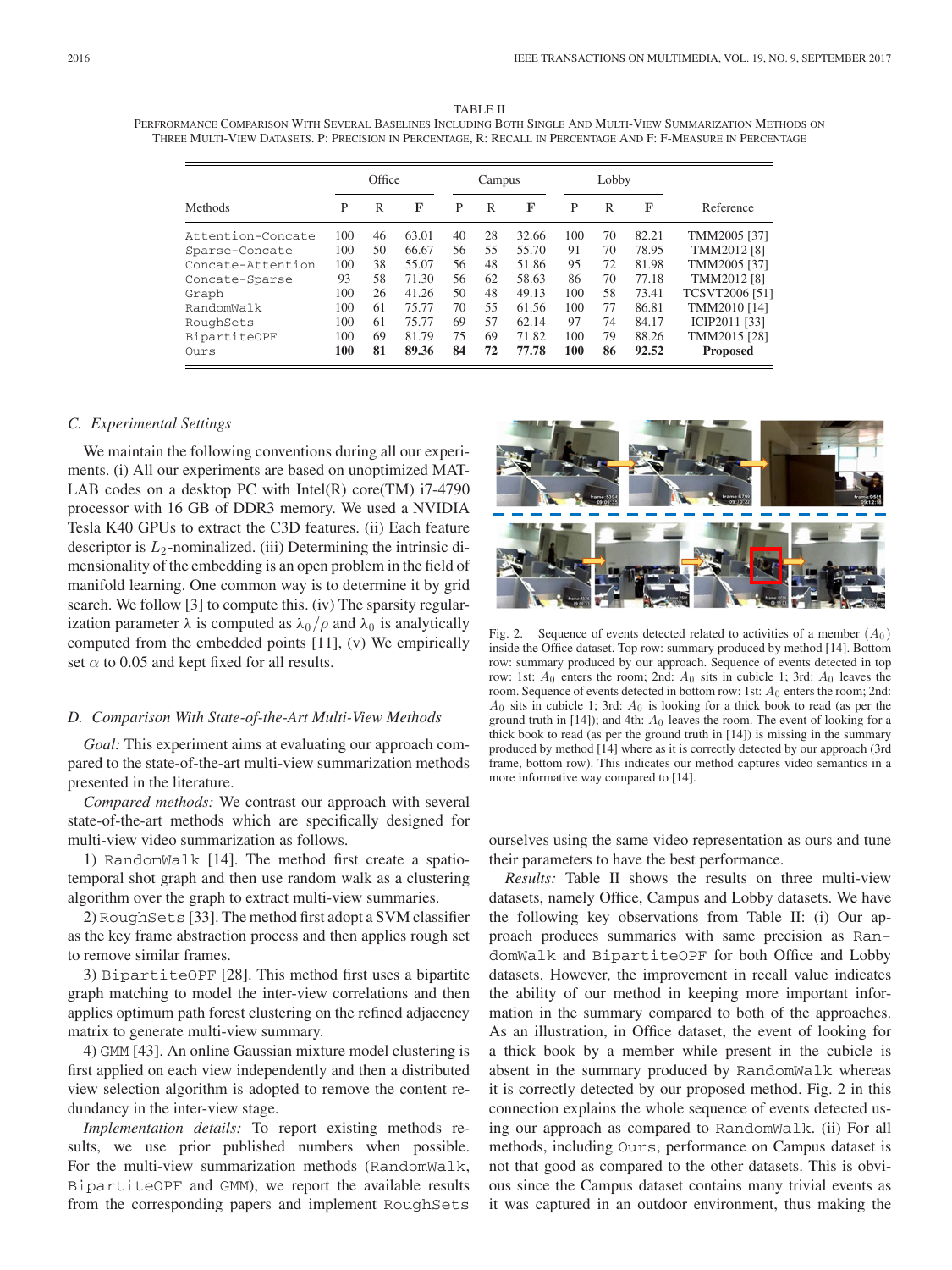

Fig. 3. Summarized events for the Office dataset. Each event is represented by a key frame and is associated with two numbers, one above and below of the key frame. Numbers above the frame (E1, ..., E26) represent the event number whereas the numbers below (V1, ..., V4) indicate the view from which the event is detected. Limited to the space, we only present 10 events arranged in temporal order, as per the ground truth in [14].

TABLE III PERFORMANCE COMPARISON WITH GMM BASELINE ON BL-7F DATASET

| Methods    | Precision(%) | $Recall(\%)$ | $F-measure(\% )$ | Reference      |
|------------|--------------|--------------|------------------|----------------|
| <b>GMM</b> | 58           | 61           | 60.00            | JSTSP2015 [43] |
| Ours       | 73           | 70           | 71.29            | Proposed       |

summarization more difficult. Nevertheless, for this challenging dataset, F-measure of our approach is about 6% better than that of the recent BipartiteOPF. (iii) Table II also reveals that for all three datasets, recall is generally low compared to precision because users usually prefer to select more extensive summaries in ground truth, which can be verified from the ground truth events from [14]. As a result, number of events in ground truth increases irrespective of their information content. (iv) Overall, on the three datasets, our approach outperforms all compared methods in terms of F-measure. This corroborates the fact that the proposed approach produces informative multiview summaries in contrast to the state-of-the-art methods (See Fig. 3 for an illustrative example).

Table III shows results of our method on a larger and more complex BL-7F dataset captured with 19 surveillance cameras in the 7th floor of the BarryLam Building in National Taiwan University [43]. From Table III, it is clearly evident that our approach significantly outperforms the recent method GMM in generating more informative multi-view summaries. The F-measure of our method is about 11% better than that of GMM [43]. This indicates that the proposed method is very effective and can be applied to large scale problems in practice. We follow the evaluation strategy of [43] and compute the performance measures in the unit of frames instead of events as in Table II to make a fair comparison with the GMM baseline.

## *E. Comparison With Single-View Methods*

*Goal:* The objective of this experiment is to compare our method with some single-view summarization approaches to show their performance on multi-view videos. Specifically, the purpose of comparing with single-view summarization methods is to show that techniques that attempt to find summary from single-view videos usually do not produce an optimal set of representatives while summarizing multiple videos.

*Compared methods:* We compare with several baseline methods (Attention-Concate [37], Sparse-Concate [8], Concate-Attention [37], Concate-Sparse [8], Graph [51]) that use single-video summarization approach over multi-view datasets to generate summary. Note that in the first two baselines (Attention-Concate, Sparse-Concate), a single-video summarization approach is first applied to each view and then resulting summaries are combined to form a summary, whereas the other three baselines (Concate-Attention, Concate-Sparse, Graph) concatenate all the views into a single video and then apply a single-video approach to summarize multi-view videos. Both Sparse-Concate and Concate-Sparse baselines use (11) to summarize multi-view videos with out any embedding. The purpose of comparing with these two methods is to explicitly show the advantage of our proposed multi-view embedding in generating informative and diverse summaries while summarizing multi-view videos.

*Implementation details:* We implement Sparse-Concate and Concate-Sparse ourselves with the same temporal segmentation and C3D feature representation as the proposed one whereas for rest of the single-view summarization methods, we report the available results from the published papers [14], [28].

*Results:* We have the following key findings from Table II and Fig. 4: (i) The proposed method significantly outperforms all the compared single-view summarization methods by a significant margin on all three datasets. We observe that directly applying these methods to summarize multiple videos produces a lot of redundant shots which deviates from the fact that the optimal summary should be diverse and informative in describing the multi-view concepts. (ii) It is clearly evident from the Fig. 4 that both of the sparse representative selection based single-view summarization methods (Sparse-Concate and Concate-Sparse) produce a lot of redundancies (simultaneous presence of most of the events) while summarizing videos on Lobby dataset. This is expected since both of the approaches fail to exploit the complicated inter-view content correlations present in multi-view videos. (iii) By using our multi-view video summarization method, such redundancy is largely reduced in contrast. Some events are recorded by the most informative summarized shots, while the most important events are reserved in our summaries. The proposed approach generates highly informative and diverse summary in most cases, due to its ability to jointly model multi-view correlations and sparse representative selection.

## *F. Scalability in Generating Summaries*

Scalability in generating summaries of different length has shown to be effective while summarizing single videos [23], [46]. However, most of the prior multi-view summarization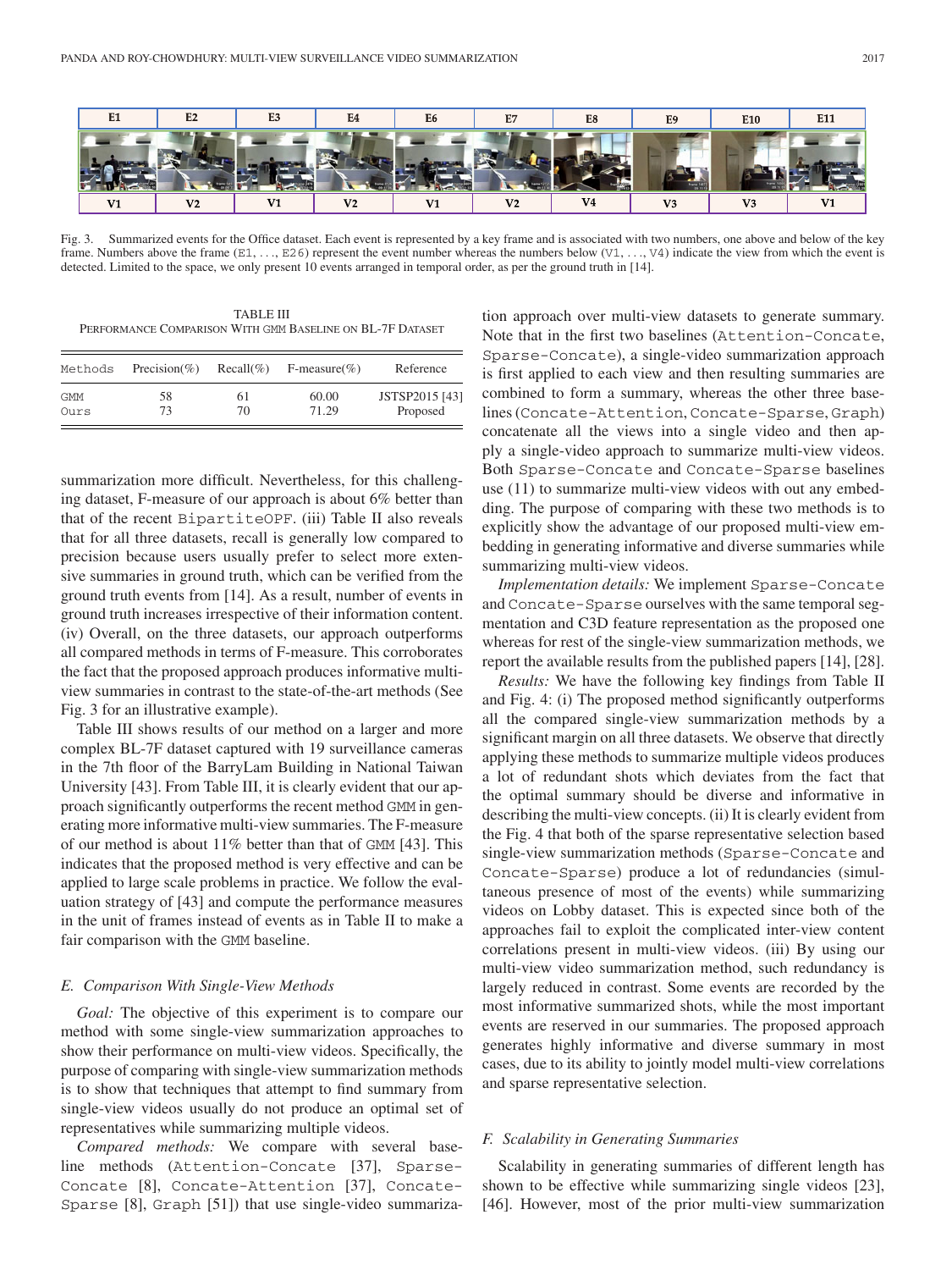

Fig. 4. Some summarized events for the Lobby dataset. Top row: summary produced by Sparse-Concate [8]. Middle row: summary produced by Concate-Sparse [8]. Bottom row: summary produced by our approach. It is clearly evident from both top and middle rows that both of the single-view baselines produce a lot of redundant events as per the ground truth [14] while summarizing multi-view videos; however, our approach (bottom row) produces meaningful representatives by exploiting the content correlations via an embedding. Redundant events are marked with same color borders. Note that both Sparse-Concate and Concate-Sparse summarize multiple videos without any embedding by either applying sparse representative selection to each video separately or concatenating all the videos into a single video. Best viewed in color.

methods require the number of shots to be specified before generating summaries which is highly undesirable in practical applications. Concretely speaking, the algorithm need to be rerun for each change in the number of representative shots that the user want to see in the summary. By contrast, our approach provides scalability in generating summaries of different length based on user constraints without any further analysis of the input videos. This is due to the fact that non-zero rows of the sparse coefficient matrix Z can generate a ranked list of representatives which can be subsequently used to provide a scalable representation in generating summaries of desired length without incurring any additional cost. Such a scalability property makes our approach more suitable in providing human-machine interface where the summary length is changed as per the user request. Fig. 5 shows the generated summaries of length 3, 5 and 7 most important shots (as determined by the weight curve described in Section V) for Office dataset.

## *G. Performance Analysis With Shot-Level C3D Features*

We investigate the importance and reliability of the proposed video representation based on C3D features by comparing with 2D shot-level deep features, and found that the later produces inferior results, with a F-measure of 84.01% averaged over three datasets (Office, Campus and Lobby) compared to 86.55% by the C3D features. We utilize Pycaffe with VGG net pretrained model [59] to extract a 4096-dim feature vector of a frame and then use temporal mean pooling to compute a single shotlevel feature vector, similar to the shot-level C3D features. The spatio-temporal C3D features perform best, as they exploit the temporal aspects of activities typically shown in videos.

# *H. Performance Analysis With Video Segmentation*

We examined the performance of our approach by replacing the temporal segmentation algorithm [7] by a naive approach that uniformly divides video into several segments of equal



Fig. 5. Illustrative example of scalability in generating summaries of different length based on the user constraints for the Office dataset. Each shot is represented by a key frame and are arranged according to the  $l_2$  norms of corresponding non-zero rows of the sparse coefficient matrix. (a) Summary for user length request of 3. (b) Summary for user length request of 5. (c) Summary for user length request of 7.

length. We use uniform segments with a length of 2 seconds and kept other components fixed while generating summaries. By using the video segmentation algorithm of [7], the proposed approach achieves a F-measure of 86.55% averaged over three datasets (Office, Campus and Lobby). On the other hand, with the use of uniform length segments, our approach obtains a mean F-measure 85.43%. This shows that our approach is relatively robust with the change in segmentation algorithm. Note that our proposed sparse optimization is highly flexible to incorporate more sophisticated temporal segmentation algorithms, e.g., [52] in generating video summaries—we expect such advanced and complex video segmentation algorithms will only benefit our proposed approach.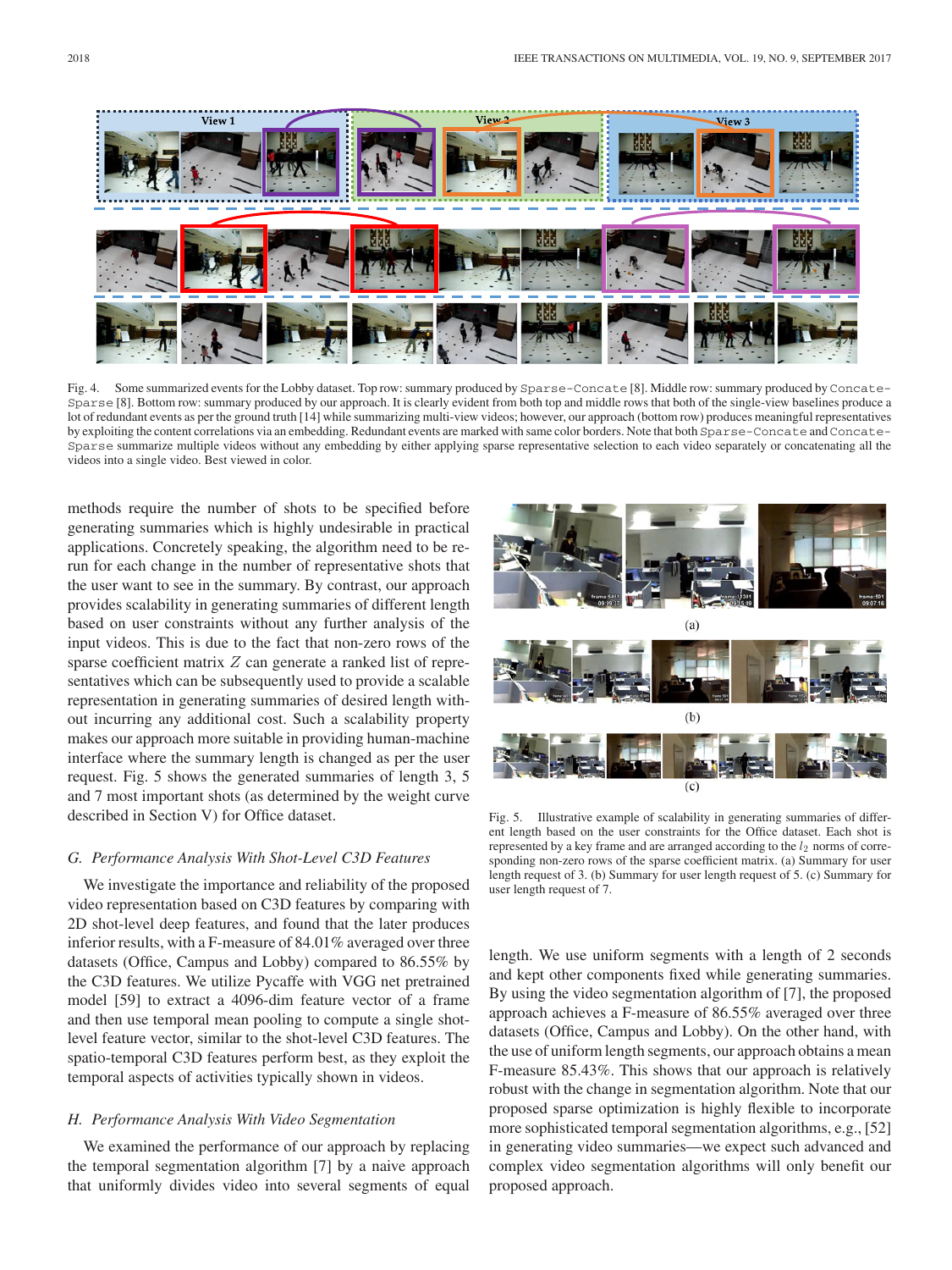| Methods | Office | Campus | Lobby | Reference     |
|---------|--------|--------|-------|---------------|
| [45]    | 84.48  | 75.42  | 88.26 | ICPR2016 [45] |
| Ours    | 89.36  | 77.78  | 92.52 | Proposed      |

## *I. Performance Comparison With [45]*

We now compare the proposed approach with [45] to explicitly verify the effectiveness of video representation and joint optimization for summarizing multi-view videos. Table IV shows the comparison with [45] on Office, Campus and Lobby datasets. Following are the analysis of the results: (i) The proposed framework consistently outperforms [45] on all three datasets by a margin of about 5% in terms of F-measure (maximum improvement of 8% in terms of precision for the office dataset). (ii) We improve around 3% in terms of F-measure for the more challenging Campus dataset which demonstrates that the current framework is more effective in summarizing videos with outdoor scenes. (iii) We believe the best performance in the proposed framework can be attributed to two factors working in concert: (a) more flexible and powerful video representation via C3D features, and (b) joint embedding learning and sparse representative selection. Moreover, to better understand the contribution of joint optimization, we analyzed the performance of the proposed approach with shot-level C3D features and a 2 step process similar to [45], and found that the mean F-measure on three datasets (Office, Campus and Lobby) decreases from 86.55% to 83.85%. We believe this is because adaptively changing the graph Laplacian with respect to the sparse representative selection helps in better exploiting the multi-view correlations and also indicates the requirement of optimal representative shots to be included in the summary. It also important to note that the approach in [45] is limited to key frame extraction only and hence may not be suitable for many surveillance applications where video skims with motion information seems better suited for obtaining significant information in short time.

# *J. User Study*

With 5 study experts, we performed human evaluation of the generated summaries to verify the results obtained from the automatic objective evaluation with F-measure. Our objective is to understand how an user perceive the quality of the summaries according to the visual pleasantness and information content of the system generated summary. Each study expert watched the videos at 3x speed and were then shown 3 sets of summaries constructed using different methods: RandoWalk, BipartiteOPF and Ours for 5 datasets (Office, Campus, Lobby, Road and Badminton). Study experts were asked to rate the overall quality of each summary by assigning a rating from 1 to 10, where 1 corresponded to "The generated summary is not at all informative" and 10 corresponded to "The summary very well describes all the information present in the original videos and also visually pleasant to watch". The summaries were shown in random order without revealing the identity of each method and the audio track was not included to ensure that the subjects

TABLE V USER STUDY —MEAN EXPERT RATINGS ON A SCALE OF 1 TO 10

| Methods      | Office | Campus | Lobby | Road | Badminton |
|--------------|--------|--------|-------|------|-----------|
| RandomWalk   | 6.3    | 5.2    | 6.6   | 5.7  | 6.5       |
| BipartiteOPF | 7.1    | 5.8    | 7.4   | 6.0  | 7.2       |
| Ours         | 7.6    | 6.5    | 82    | 67   | 7.9       |

chose the rating based solely on visual stimuli. The results are summarized in Table V. Similar to the objective evaluation, our approach significantly outperforms both of the methods (RandomWalk, BipartiteOPF). This again corroborates the fact that the proposed framework generates a more informative and diverse multi-view summary as compared to the state-of-theart methods. Furthermore, we note that the relative rank of the different algorithms is largely preserved in the subjective user study as compared to the objective evaluation in Table II.

# *K. Discussions*

*Abnormal event detection:* Abnormal event detection and surveillance video summarization are two closely related problem in computer vision and multimedia. In a surveillance setting, where an abnormal event took place, the proposed approach can select shots to represent the abnormal event in the final summary. This is due to the fact that our approach selects representative shots from the mult-view videos such that set of videos should be reconstructed with high accuracy using the extracted summary. Specifically, the proposed approach in (13) favors selecting a set of shots as representatives for constructing the summary which can reconstruct all the events in the input with low reconstruction error. Consider a simple example for an illustration. Let us assume a surveillance setting equipped in a place with only pedestrian traffic. People are walking as usual and suddenly, a car is speeding. In order to reconstruct the part where the car is speeding, our method will choose a few shots from this portion; otherwise the reconstruction error will be high.

*Multi-view event capture:* In general, the purpose of overlapping fields-of-view is to facilitate users to check objects/events from different angles. For an event captured with multiple cameras having a large difference in view angles, the proposed method often selects more than one shot to represent the event in the summary. This is due to the fact that our approach selects representative shots from the multi-view videos such that the whole input can be reconstructed with low error. In our experiments, we have observed a similar situation while summarizing videos on Campus dataset. The summary produced by our approach contains three shots captured with cameras 1, 3, and 4 in an outdoor environment which essentially represent the same event (E23 in the ground truth [14]). However, note that although including shots representing same event from more than one camera in the summary may help an user to check events from different angles, it increases the summary length which often deviates from the fact that length of the summary should be as small as possible. Thus, the objective of our current work is on generating an optimal summary that balances the two main important criteria of a good summary,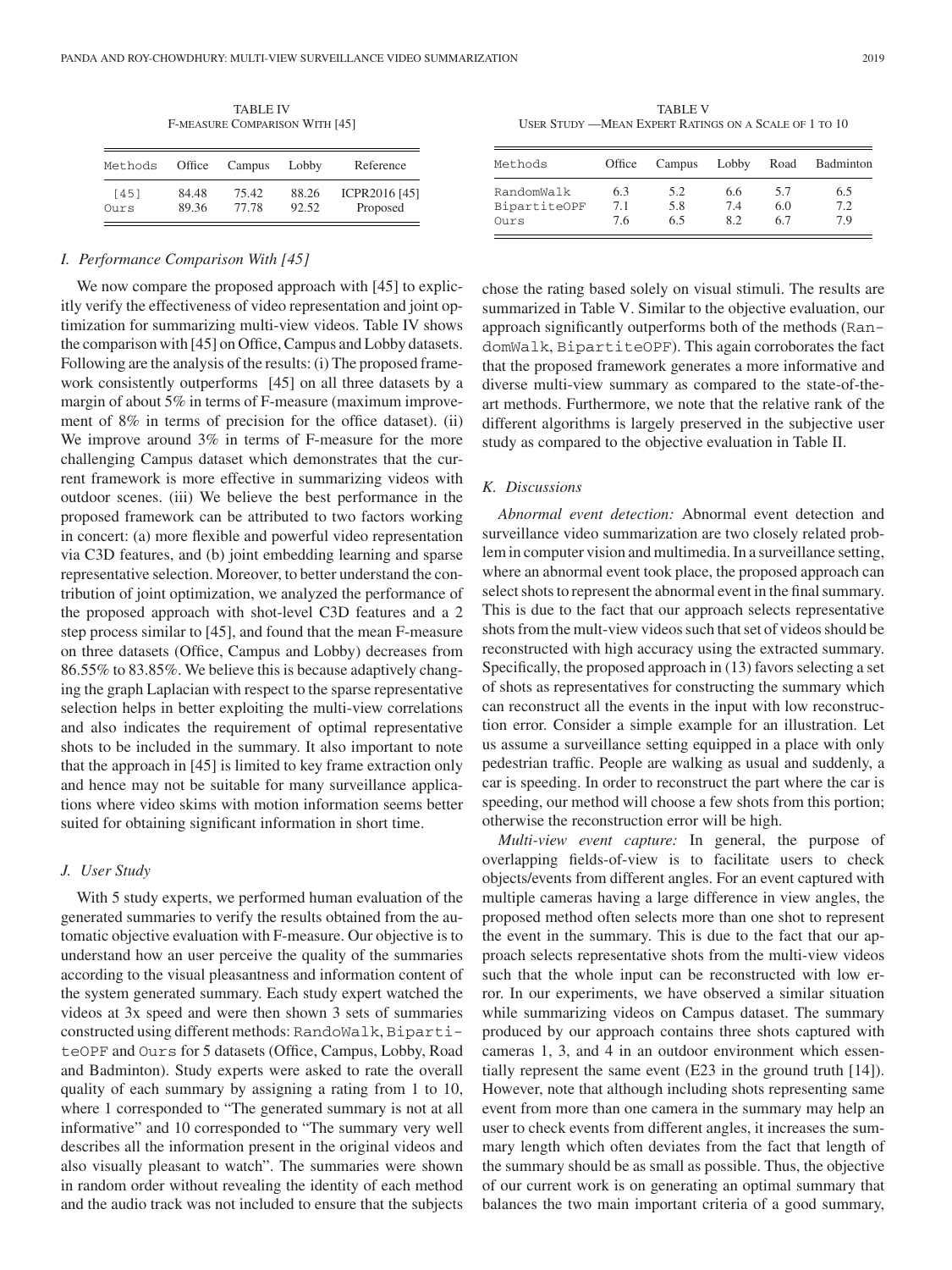i.e., maximizing the information content via representativeness and minimizing the length via sparsity.

*Joint video segmentation and summarization:* Note that the proposed approach uses temporal video segmentation as a preprocessing step and then use the shot-level features to extract summaries. Our approach can be modified in two ways to optimize the temporal segmentation for the task of video summarization. First, involving a human in our current approach for giving feedbacks, similar to the concept of relative attributes in visual recognition [49] can help us in adaptively changing the shot boundaries for generating better quality summaries. Second, learning a dynamic agent using Markov decision process (MDP) for moving the shot boundaries (forward or backward with temporal increments) based on the performance of our proposed summarization algorithm is also a possibility in this regard [4]. Developing an efficient framework for joint segmentation and summarization is an interesting practical problem we leave this as future work, with no existing work, to the best of our knowledge.

## VII. CONCLUSION AND FUTURE WORKS

In this paper, we addressed the problem of summarizing multi-view videos via joint embedding learning and  $\ell_{2,1}$  sparse<br>continuation. The embedding helps is continuous content comes optimization. The embedding helps is capturing content correlations in multi-view datasets without assuming any prior correspondence between the individual videos. On the other hand, the sparse representative selection helps in generating multiview summaries as per user length request without requiring additional computational cost. Performance comparisons on six standard multi-view datasets show marked improvement over some mono-view summarization approaches as well as stateof-the-art multi-view summarization methods.

Moving forward, we would like to improve our method by explicitly incorporating video semantics that may require more complex model with additional techniques such as attention modeling [37] or semantic feature analysis based on user preferences [34]. It is also important to note that unlike single-view videos, understanding semantics in a multi-camera environment is a challenging problem and hence, one may also require data association strategies, e.g, [5] to properly exploit multi-view video semantics for the task of video summarization. Moreover in future, we would like to consider the fact that more than one camera view may be necessary to fully represent an event (e.g., due to occlusion) in a multi-view setting and hence, it may be necessary to include multiple similar shots representing same events from more than one camera for generating a good quality video summary.

#### **REFERENCES**

- [1] J. Almeida, N. J. Leite, and R. da S. Torres, "VISON: VIdeo Summarization for ONline applications," *Pattern Recog. Lett.*, vol. 33, pp. 397–409, 2012.
- [2] M. Belkin and P. Niyogi, "Laplacian eigenmaps and spectral techniques for embedding and clustering," in *Proc. Neural Inf. Process. Syst.*, 2001, pp. 585–591.
- [3] D. Cai, X. He, and J. Han, "Spectral regression for efficient regularized subspace learning," in *Proc. IEEE 11th Int. Conf. Comput. Vis.*, 2007, pp. 1–8.
- [4] J. C. Caicedo and S. Lazebnik, "Active object localization with deep reinforcement learning," in *Proc. IEEE Int. Conf. Comput. Vis.*, Dec. 2015, pp. 2488–2496.
- [5] A. Chakraborty, A. Das, and A. K. Roy-Chowdhury, "Network consistent data association," *IEEE Trans. Pattern Anal. Mach. Intell.*, vol. 38, no. 9, pp. 1859–1871, Sep. 2016.
- [6] C. Chennubhotla and A. Jepson, "Sparse coding in practice," in *Proc. 2nd Int. Workshop Statist. Comput. Theories Vis.*, 2001.
- [7] W.-S. Chu, Y. Song, and A. Jaimes, "Video co-summarization: Video summarization by visual co-occurrence," in *Proc. IEEE Conf. Comput. Vis. Pattern Recog.*, Jun. 2015, pp. 3584–3592.
- [8] Y. Cong, J. Yuan, and J. Luo, "Towards scalable summarization of consumer videos via sparse dictionary selection," *IEEE Trans. Multimedia*, vol. 14, no. 1, pp. 66–75, Feb. 2012.
- [9] S. E. F. de Avila, A. P. B. Lopes, A. da Luz Jr., and A. de A. Ara $\tilde{A}$ žjo, "VSUMM: A mechanism designed to produce static video summaries and a novel evaluation method," *Pattern Recog. Lett.*, vol. 32, pp. 56–68, 2011.
- [10] F. Dornaika and I. K. Aldine, "Decremental sparse modeling representative selection for prototype selection," *Pattern Recog.*, vol. 48, pp. 3717–3727, 2015.
- [11] E. Elhamifar, G. Sapiro, and R. Vidal, "See all by looking at a few: Sparse modeling for finding representative objects," in *Proc. IEEE Conf. Comput. Vis. Pattern Recog.*, Jun. 2012, pp. 1600–1607.
- [12] E. Elhamifar and R. Vidal, "Sparse subspace clustering: Algorithm, theory, and applications," *IEEE Trans. Pattern Anal. Mach. Intell.*, vol. 35, no. 11, pp. 2765–2781, Nov. 2013.
- [13] S. Feng, Z. Lei, and S. Li, "Online content-aware video condensation," in *Proc. IEEE Comput. Vis. Pattern Recog.*, Jun. 2012, pp. 2082–2087.
- [14] Y. Fu, Y. Guo, Y. Zhu, F. Liu, C. Song, and Z.-H. Zhou, "Multi view video summmarization," *IEEE Trans. Multimedia*, vol. 12, no. 7, pp. 717–729, Nov. 2010.
- [15] S. Gao, I. W.-H. Tsang, L.-T. Chia, and P. Zhao, "Local features are not lonely–laplacian sparse coding for image classification," in *Proc. IEEE Comput. Vis. Pattern Recog.*, Jun. 2010, pp. 3555–3561.
- [16] D. Geman and G. Reynolds, "Constrained restoration and the recovery of discontinuities," *IEEE Trans. Pattern Anal. Mach. Intell.*, vol. 14, no. 3, pp. 367–383, Mar. 1992.
- [17] B. Gong, W.-L. Chao, K. Grauman, and F. Sha, "Diverse sequential subset selection for supervised video summarization," in *Proc. 27th Int. Conf. Neural Inf. Process. Syst.*, 2014, pp. 2067–2077.
- [18] G. Guan, Z. Wang, S. Mei, M. Ott, M. He, and D. D. Feng, "A top-down approach for video summarization," *ACM Trans. Multimedia Comput., Commun., Appl.*, vol. 11, 2014, Art. no. 4.
- [19] M. Gygli, H. Grabner, and L. V. Gool, "Video summarization by learning submodular mixtures of objectives," in *Proc. IEEE Comput. Vis. Pattern Recog.*, Jun. 2015, pp. 3090–3098.
- [20] M. Gygli, H. Grabner, H. Riemenschneider, and L. V. Gool, "Creating summaries from user videos," in *Proc. Eur. Conf. Comput. Vis.*, 2014, pp. 505–520.
- [21] R. He, T. Tan, L. Wang, and W.-S. Zheng, "12 1 regularized correntropy for robust feature selection," in *Proc. IEEE Comput. Vis. Pattern Recog.*, Jun. 2012, pp. 2504–2511.
- [22] R. He, W.-S. Zheng, T. Tan, and Z. Sun, "Half-quadratic-based iterative minimization for robust sparse representation," *IEEE Trans. Pattern Anal. Mach. Intell.*, vol. 36, no. 2, pp. 261–275, Feb. 2014.
- [23] L. Herranz and J. M. Martinez, "A framework for scalable summarization of video, "*IEEE Trans. Circuits Syst. Video Technol.*, vol. 20, no. 9, pp. 1265–1270, Sep. 2010.
- [24] T. Huang, "Surveillance video: The biggest big data," *Comput. Now*, vol. 7, pp. 82–91, 2014.
- [25] A. Karpathy *et al.*, "Large-scale video classification with convolutional neural networks," in *Proc. IEEE Comput. Vis. Pattern Recog.*, Jun. 2014, pp. 1725–1732.
- [26] A. Khosla, R. Hamid, C.-J. Lin, and N. Sundaresan, "Large-scale video summarization using web-image priors," in *Proc. IEEE Comput. Vis. Pattern Recog.*, Jun. 2013, pp. 2698–2705.
- [27] G. Kim, L. Sigal, and E. P. Xing, "Joint summarization of large-scale collections of web images and videos for storyline reconstruction," in *Proc. IEEE Comput. Vis. Pattern Recog.*, Jun. 2014, pp. 4225–4232.
- [28] S. Kuanar, K. Ranga, and A. Chowdhury, "Multi-view video summarization using bipartite matching constrained optimum-path forest clustering," *IEEE Trans. Multimedia*, vol. 17, no. 8, pp. 1166–1173, 2015.
- [29] S. K. Kuanar, R. Panda, and A. Chowdhury, "Video key frame extraction through dynamic delaunay clustering with a structural constraint," *J. Vis. Commun. Image Represent.*, vol. 24, no. 7, pp. 1212–1227, 2013.